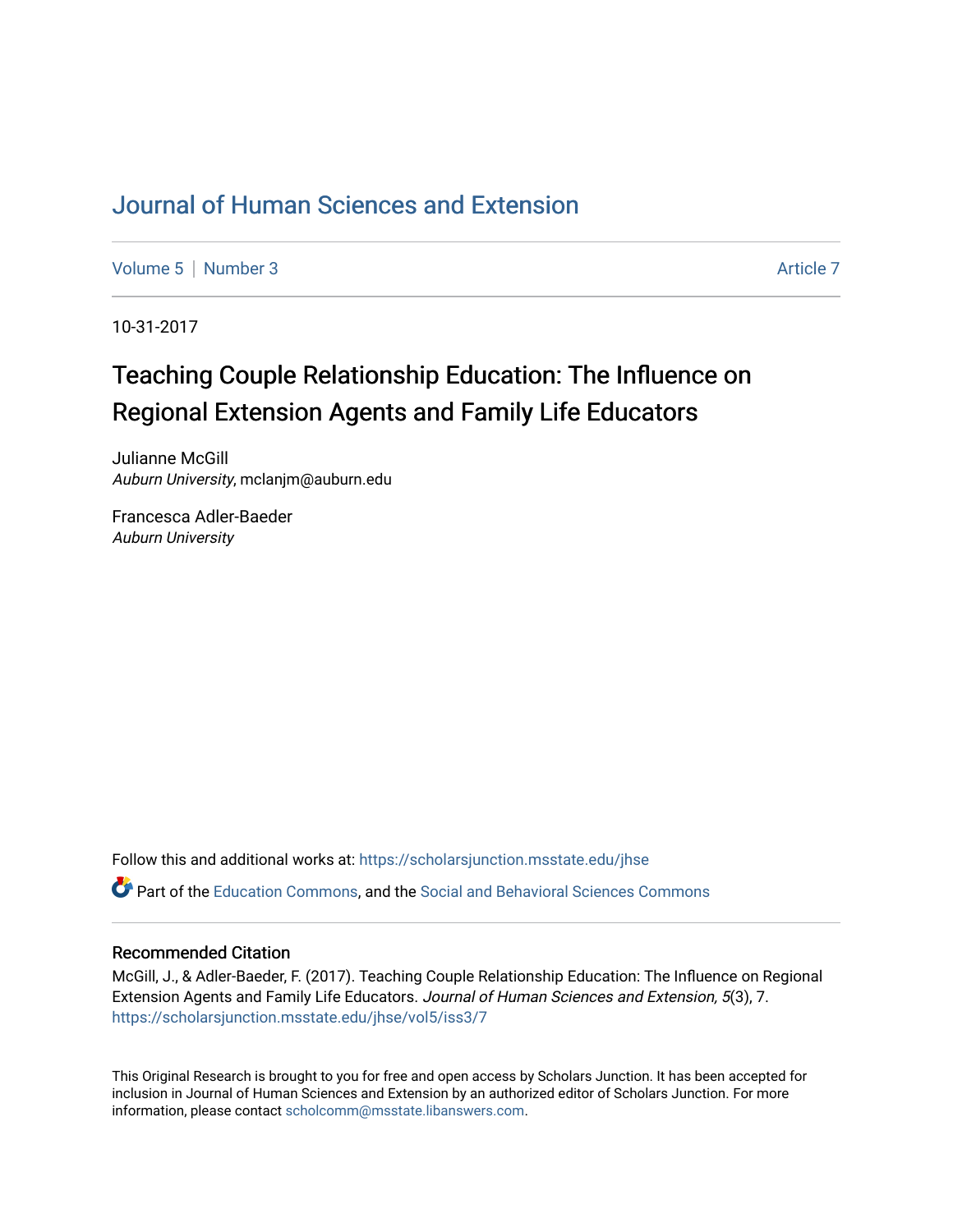# **Teaching Couple Relationship Education: The Influence on Regional Extension Agents and Family Life Educators**

**Julianne McGill Francesca Adler-Baeder** *Auburn University*

*Couple Relationship Education (CRE) programs are a prevention resource used to assist adult individuals, couples, and families reduce relationship distress and improve prosocial behaviors. Regional Extension agents (REAs) and other community family life educators (FLEs) who teach CRE are involved in a facilitation process that develops relationships and rapport with their participants similar to other helping relationships. To date, no published research has focused on how CRE may affect the REAs/FLEs who provide the programs through community adult education programs. Informed by relational-cultural theory and the ecological systems perspective, the current study focused on assessing change in ten outcomes measuring REAs/FLEs' (N = 54) individual, couple, and co-parenting functioning and whether that change differed by gender. Results from repeated measure ANCOVAs indicate REAs/FLEs experience gains across several domains of functioning. There were no differences by gender. Implications for REAs/FLEs and suggestions for future research are described.*

*Keywords*: Extension agents, family life educators, couple and relationship education, individual functioning, couple skills, co-parenting skills

# **Introduction**

Couple Relationship Education (CRE) programs are a prevention resource used to assist adult individuals, couples, and families reduce relationship distress, improve prosocial behaviors, regulate irrational thoughts and emotions, and cope with depressive symptoms (Halford, Markman, Kline, & Stanley, 2003; Hawkins, Blanchard, Baldwin, & Fawcett, 2008). Recently, Wadsworth and Markman (2012) suggested that the new generation of CRE research focus on the context of CRE or explorations of the implementation process, which is formed largely due to regional Extension agents' (REAs) and family life educators' (FLEs) efforts. REAs/FLEs who teach CRE are involved in a facilitation process that develops relationships and rapport with their participants similar to other helping relationships. Previous research indicates generally positive effects of developing learning relationships for adult helpers (i.e., mentors or therapists), but no published research has focused on how CRE may affect the REAs/FLEs who provide the

Direct correspondence for this article to Julianne McGill at mclanjm@auburn.edu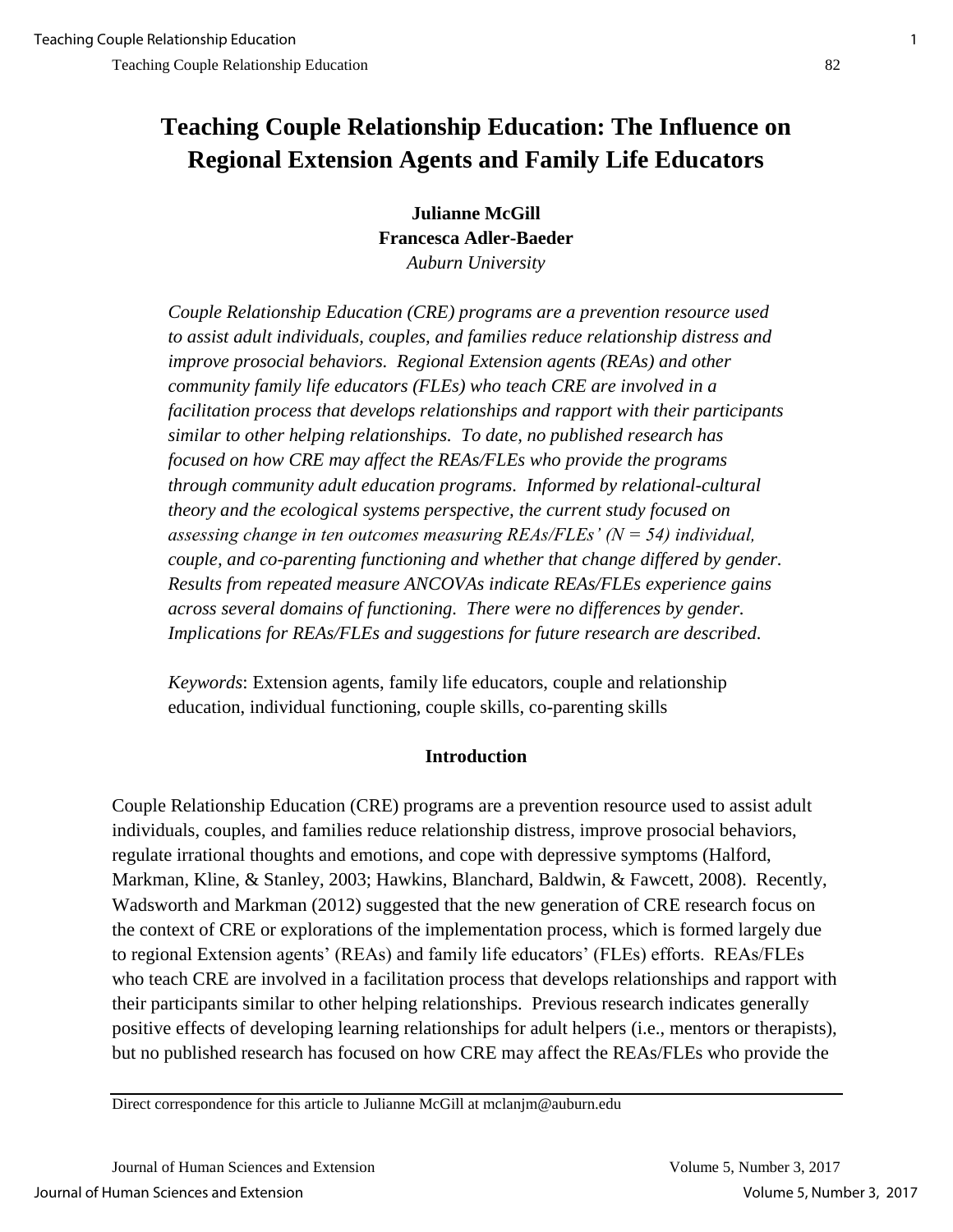programs, even though they are intricately involved in the process. This study was informed by aspects of relational-cultural theory (Miller, 1976), the feminist perspective (Gilligan, 1982), and the ecological systems perspective (Bronfenbrenner, 1979), which suggest a transactional effect of individuals growing and learning within "growth fostering" relationships. Therefore, this study assessed the effect of teaching CRE, a community adult education program, on REAs/FLEs who work with youth, adults, and couples.

## **Background**

There has been extensive research evaluating CRE programs that target healthy attitudes and behaviors for youth participants and the promotion of relationship quality for adult participants. There have been a multitude of individual studies evaluating CRE that have focused on individual functioning, couple functioning, and co-parenting functioning. Benefits to the individual, the improvement in relationship skills including co-parenting abilities, and the promotion of relationship functioning have been documented in this research.

Individual outcomes such as depression, individual empowerment, communication skills, and conflict resolution skills have been assessed and generally, are positively affected by the programs (Adler-Baeder et al., 2010; Bradford et al., 2014; Hawkins, Blanchard, Baldwin, & Fawcett, 2008). There is also evidence that couple level outcomes are positively affected by relationship education programs. Specifically, dedication to the relationship and relationship satisfaction were found to be positively influenced by participation (Amato, 2014; Laurenceau, Stanley, Olmos-Gallo, Baucom, & Markman, 2004; Owen et al., 2012). Finally, there is evidence that the functioning of the co-parenting relationship is positively affected by relationship education participation. Co-parenting conflict, parental involvement, and disciplining practices have improved after program completion (Cowan, Cowan, Pruett, & Gillette, 2014; Dion & Hershey, 2010; Halford, Petch, & Creedy, 2010; Lucier-Greer, Adler-Baeder, Ketring, Harcourt, & Smith, 2012).

Overall, there is evidence that participants experience positive changes in multiple domains following completion of relationship education programs. To date, however, there is no study that has focused on changes experienced by the REAs/FLEs who facilitate the CRE programs in communities even though theories focused on the transactional nature of relationships would expect similar effects for CRE facilitators.

### **Theory**

In general, evaluation studies of community adult education programs, including CRE, tend to ignore theories, even though drawing from theories enables us to address gaps in the literature (Carroll & Doherty, 2003). Thus, the explicit integration of assumptions from the relational-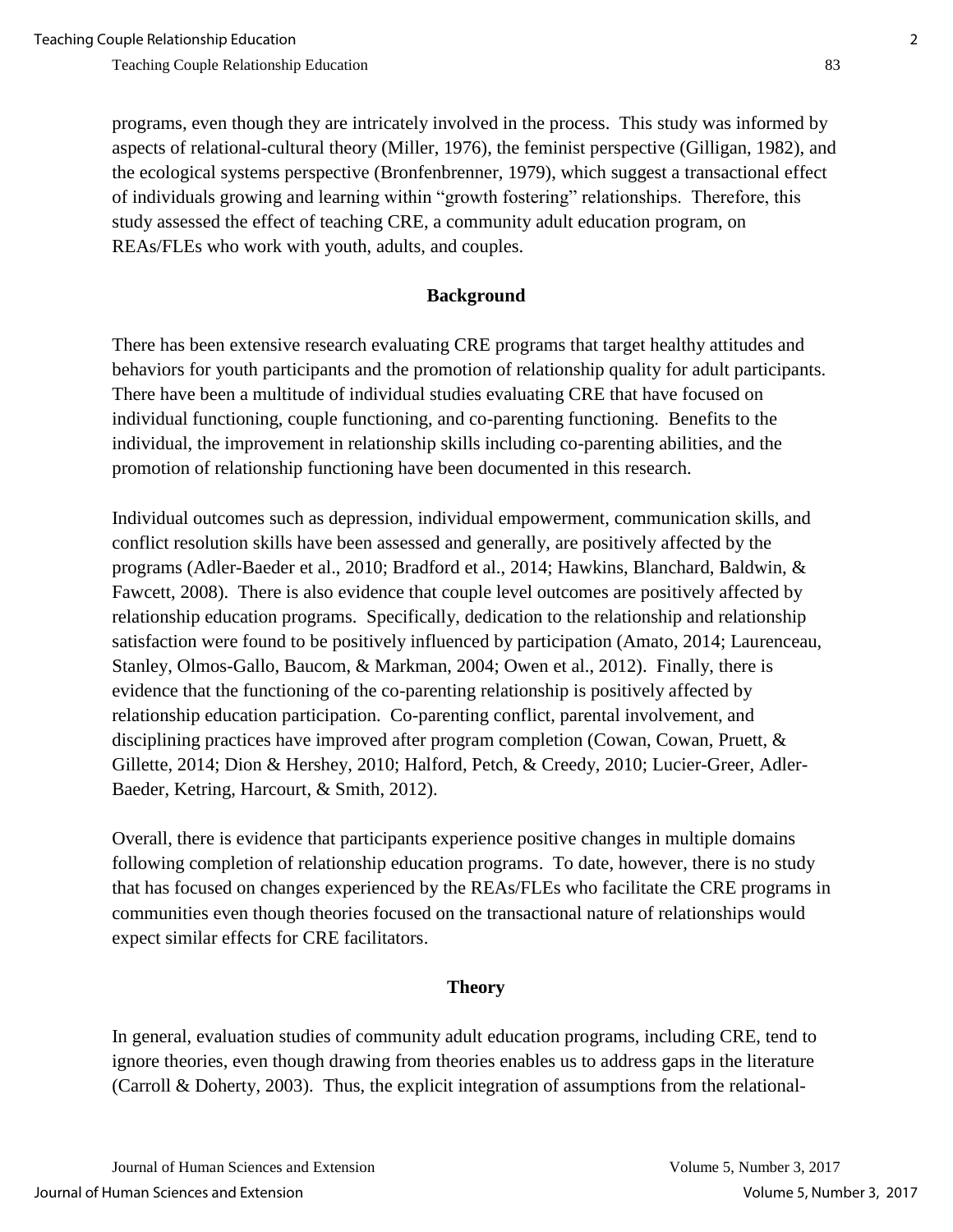cultural theory, the feminist perspective, and the ecological systems theory inform this study. Assumptions of the relational-cultural theory (Miller, 1976), which is derived from symbolic interactionism (Blumer, 1969), suggest that individuals develop within relationships with others. This assumption specifically recognizes that "growth fostering relationships" are essential to the development and well-being of individuals. In other words, contributing to another's growth, may in turn add to the development of your own growth trajectory. This "growth fostering" aspect is a characteristic of a good REA/FLE-participant relationship and therefore may affect the well-being of the regional Extension agent or family life educator. Further, the feminist perspective (Gilligan, 1982) suggests a need to consider gender differences because women are more apt to focus on their own development and well-being within the context of relationships (Kirkpatrick-Johnson, Beebe, Mortimer, & Snyder, 1998). Therefore, female REAs/FLEs may experience even greater benefits.

Finally, an ecological systems perspective (Bronfenbrenner, 1979) informs this work because it assumes subsystems (i.e., the individual, couple, and larger family) are interconnected. Thus, improvements in couple functioning, which is the focused goal of CRE, may also improve individual and family functioning. In fact, as previously noted, CRE evaluation research has found positive effects for these related domains (Adler-Baeder et al., 2010; Amato, 2014; Bradford et al., 2014; Cowan et al., 2014; Dion & Hershey, 2010; Halford et al., 2010; Hawkins et al., 2008; Laurenceau et al., 2004; Lucier-Greer et al., 2012; Owen et al., 2012).

The combination and complementary aspects of these theories guide the current study to assess the possible influence of the effect of providing CRE for community adult participants on REAs/FLEs. In addition, these theories inform the exploration of differences by gender and effects in multiple domains of functioning. Though the theories presented here support these assumptions, no previous literature has specifically looked at the effect of teaching relationship education on regional Extension agents or family life educators; therefore, related literature from conceptually similar helping relationships was used to inform the present study.

### **Related Literature**

Previous work assessing the effect on the helper in a relationship focuses on mentors in formal programs and therapists. These relationships are conceptually similar to the FLE-participant relationship because the focus of effort and benefit tends to be on the one "in need" and may be viewed as more unidirectional. Though the context of experiences may differ for mentors and therapists compared to REAs/FLEs, studies of their outcomes provided additional information helpful to the present study.

There are a handful of studies that indicate being a mentor positively affects the individual personally and professionally. The outcomes reported by the mentors tend to align with the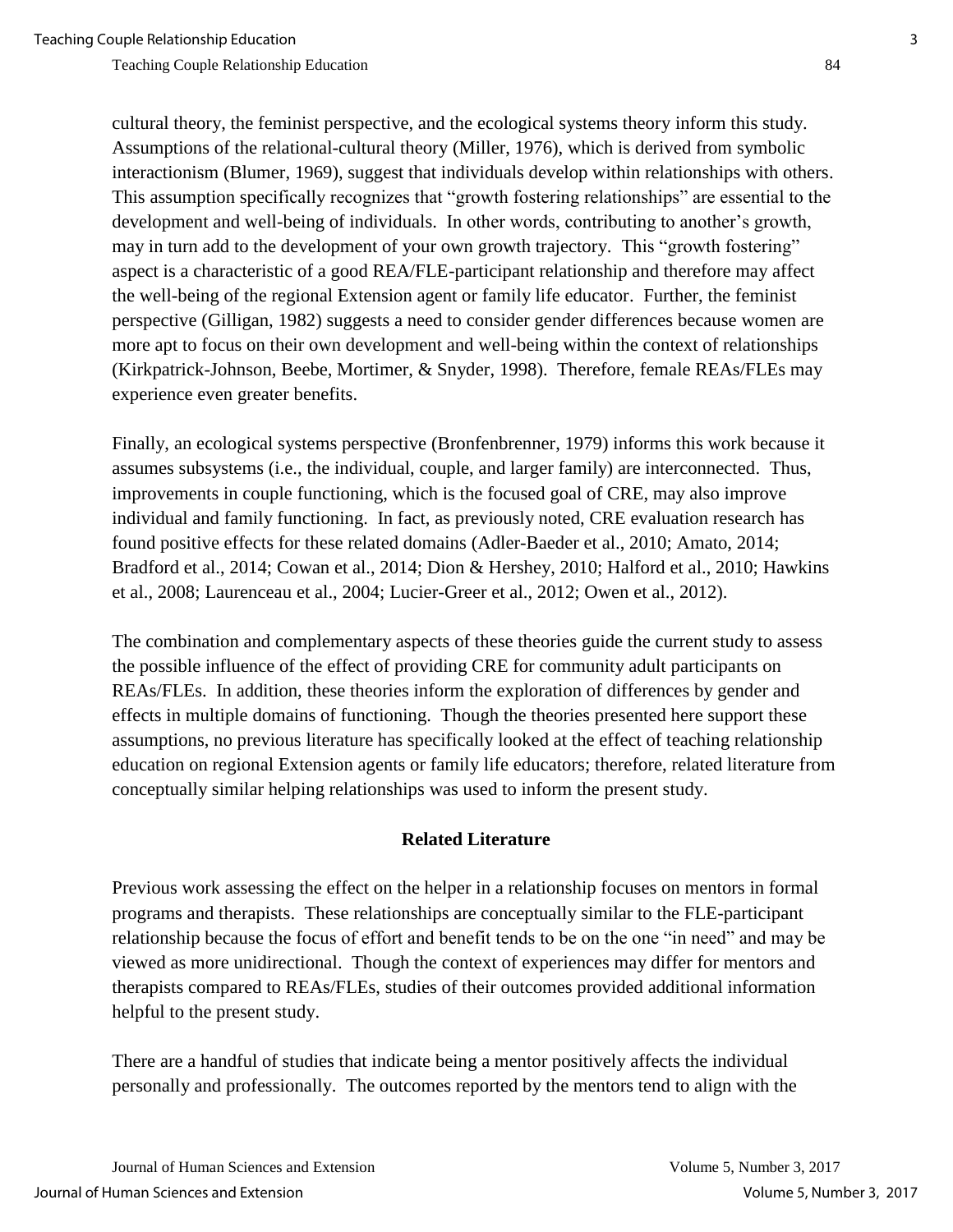goals of the program for the mentee. For example positive outcomes include a greater understanding of future goals or purpose (Black et al., 2010; McGill, Adler-Baeder, Kerpelman, & Sollie, 2015; Reddick, Griffin, & Cherwitz, 2011; Slaughter-Defoe & English-Clarke, 2010), greater connectedness to others (Karcher, 2009; McGill et al., 2015), and cognitive growth (Dolan & Johnson, 2009, McGill et al., 2015). Furthermore, mentoring in an educational setting, where more advanced teachers mentor and guide beginning teachers, is associated with benefits for the adult teacher-mentor. Specifically, teacher-mentors reported enhancement in teaching skills (Eby, Durley, Evans, & Ragins, 2006; Ganser, 1994; Iancu-Haddad & Oplatka, 2009; Liu, Liu, Kwan, & Mao, 2009) and personal and job satisfaction (Eby et al., 2006; Iancu-Haddad & Oplatka, 2009).

There is also some evidence that therapists experience positive outcomes, which may be especially relevant to the current study because family therapists are becoming increasingly involved in community adult education programs, specifically couple relationship education programs (Markman & Rhoades, 2012). Generally, therapists and therapists-in-training report personal growth and satisfaction, general learning about the information shared in session, and greater self-awareness. Further, therapists in training reported experiencing a reciprocal effect between professional gains and gains in their personal lives (e.g., Linley & Joseph, 2007; Paris, Linville, & Rosen, 2006; Sandberg, Knestel, & Cluff Schade, 2013).

Although the amount of research is small, there is evidence that helpers in helping relationships benefit from their role. Furthermore, a transactional and relational-cultural perspective would suggest that REAs/FLEs' interactions with program participants offer them an opportunity to grow and learn.

# **Current Study**

Therefore, the purpose of the current study was to assess the effect of teaching relationship education programs on the REAs/FLEs who provide the programs to individuals in the community.

**Hypothesis 1 (H1):** Regional Extension agents and family life educators will report gains in individual, couple, and co-parenting functioning controlling for age, experience, race, and marital status.

**Research question 1 (RQ1):** Are there differences in reported gains based on the gender of the regional Extension agent or family life educator controlling for age, experience, race, and marital status?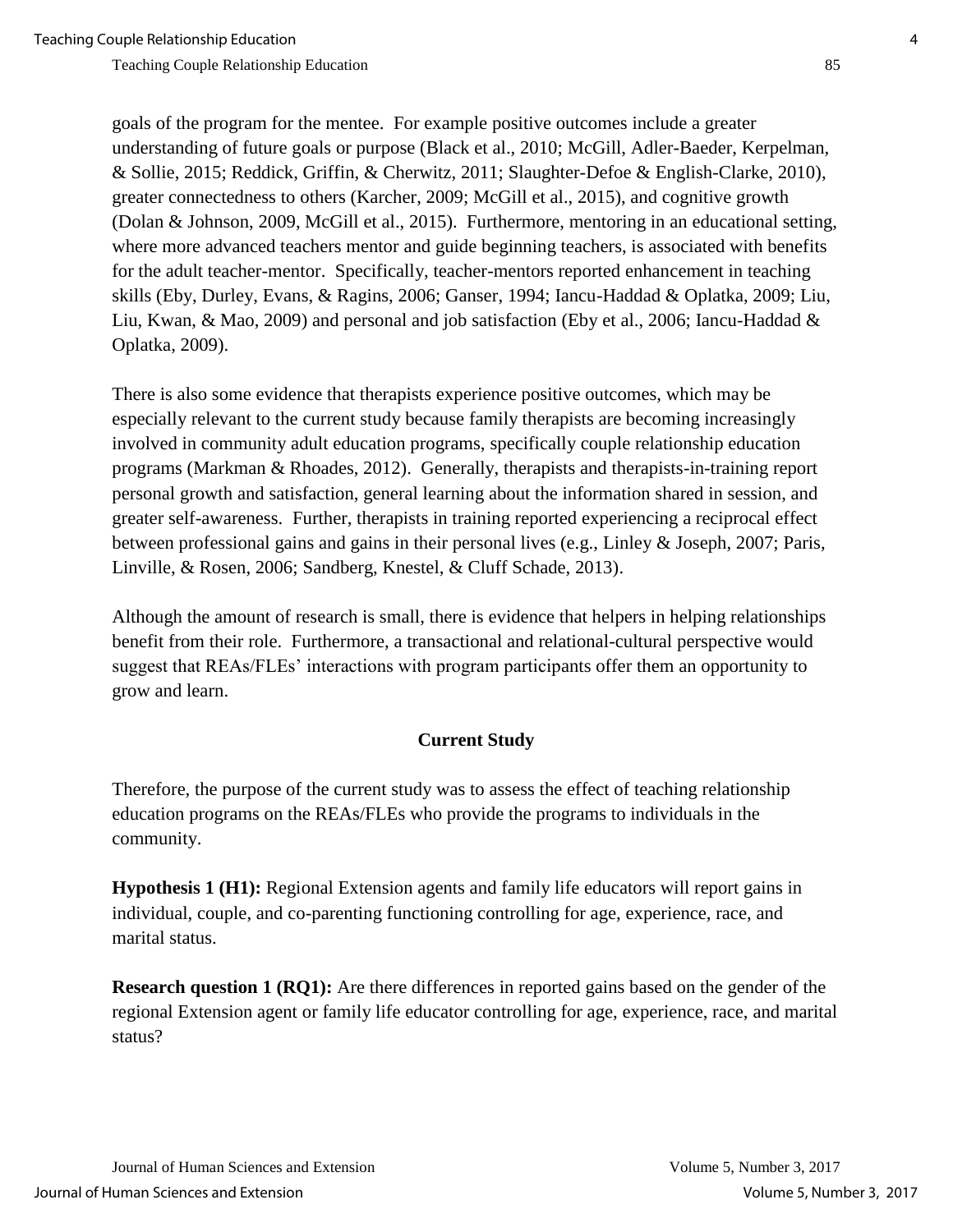#### **Methods**

#### **Participants**

The initial sample of CRE educators was comprised of 54 individuals. These individuals were teachers who focus on strengthening individual and family interactions and improving quality of life through community adult education efforts. Respondents were regional Extension agents and community family life educators in Alabama trained by faculty and staff working with a federally-funded grant focused on implementing relationship education programs in diverse communities. There were no inclusion or exclusion criteria to be in the study besides being trained in relationship education curricula and having some experience implementing these programs in the field.

The sample of educators in this study was relatively diverse; the majority reported being European-American (67%), and 32% reported being African-American. Overall, the majority (67%) of REAs/FLEs reported being female and married (65%). The average age of the sample was about 40 years old. The REAs/FLEs ranged in experience (6 months to 12 years), but the average experience teaching CRE programs was 3 years. Approximately 30% of the sample had a clinical background as a counselor, therapist, or social worker, but were primarily working as community adult educators at the time of data collection.

#### **Procedure**

Regional Extension agents and community family life educators were trained in pertinent CRE curricula and teaching methods before beginning to teach CRE for individuals, couples, and families in the community. At a later time, the REAs/FLEs were asked to complete a retrospective survey that assessed their knowledge and behaviors before beginning to teach CRE programs, and then in the present after teaching CRE programs for at least 6 months. Survey questions were developed by the research team to address the seven core skills for healthy relationships as described in the National Extension and Relationship and Marriage Education Model (Futris & Adler-Baeder, 2014), which are the focus of the CRE community classes.

The self-reported measure of changes using the retrospective approach avoids bias at the pretest associated with over- or underestimation of knowledge (Pratt, McGuigan, & Katzev, 2000). Pratt and colleagues (2000) found that the post plus retrospective approach created a more valid assessment of the perceived effect of programs than the traditional pretest-posttest measurement. They further argue that after participation in an educational program, participants may report a shift in the perception of what they knew before receiving the program. Because of this initial over- or underestimation issue, traditional pretest-posttest assessments may not capture the change that occurred due to the education.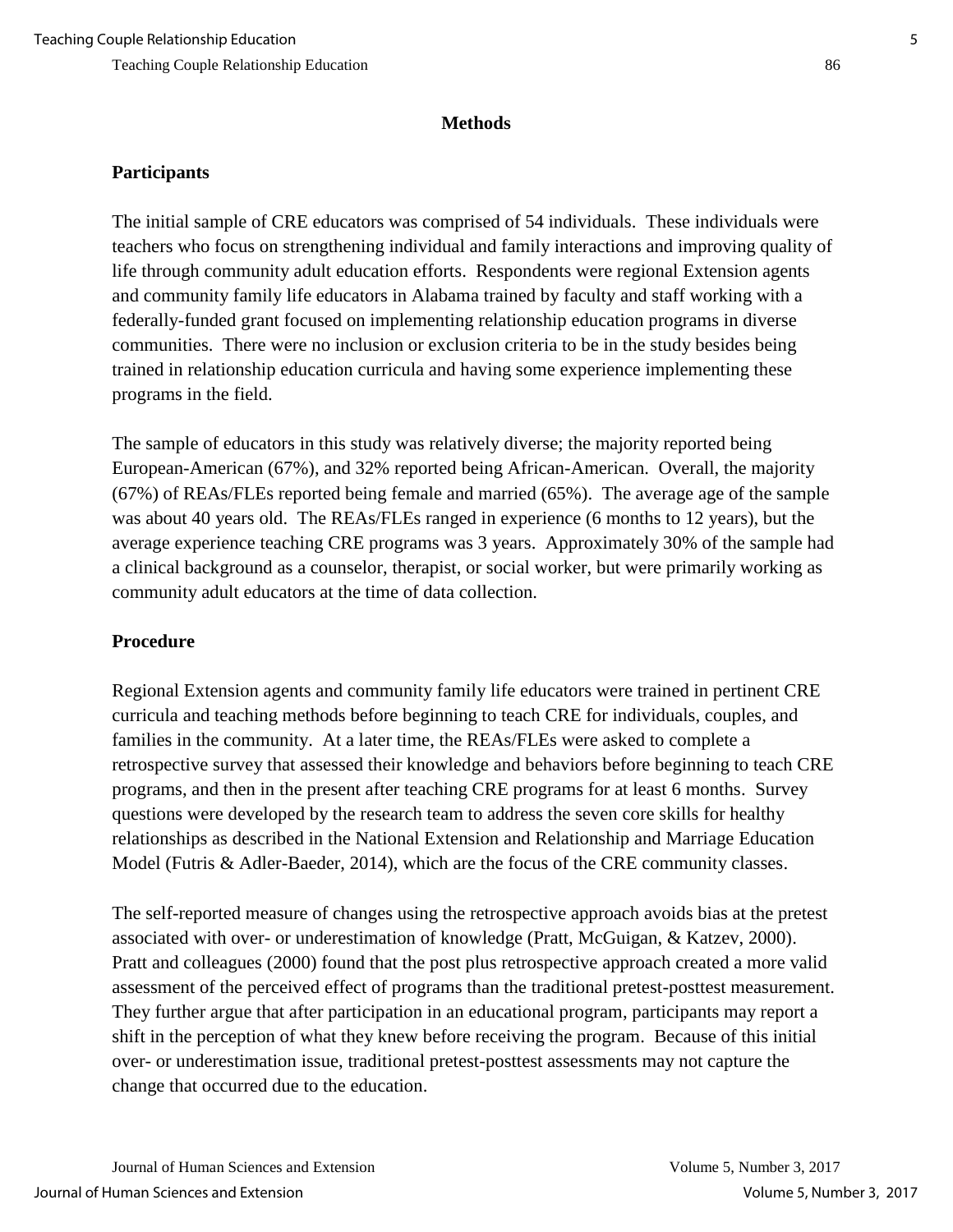Teaching Couple Relationship Education 87

#### **Measures**

The National Extension Relationship and Marriage Education Model (Futris & Adler-Baeder, 2014) serves as a framework for the evaluation of CRE program content and was used in the current study to assess the effect of teaching CRE on REAs/FLEs. NERMEM was developed based on an extensive review of the couple relationship research literature in order to inform best practices for CRE implementation. The NERMEM developers thematically summarized the existing literature into research-based core relationship principles and skills that have been shown to be predictive of high relationship quality and stability.

The seven core components of NERMEM include *Choose* – intentionality of relationship choices, *Care for Self* – maintaining wellness, *Know* – understanding the other's world, *Care* – using positive behaviors toward the other, *Share* – developing a sense of relationship identity, *Manage –* using healthy behaviors in the context of conflict, and *Connect –* engaging in a supportive social network. These components represent both individual and relational (couple or co-parenting) skills.

**Individual skills.** Three measures were utilized to assess individual skills before and after teaching CRE programs. The NERMEM concepts of Care for Self, Manage, and Connect are included in the individual skills category. Though all of these concepts are focused on relationships, the emphasis is on the ability of the individual to engage in such behaviors. REAs/FLEs responded on a four-point Likert scale from 1 (*Never* or *Poor*) to 4 (*Regularly* or *Excellent*).

*Care for self.* For this measure, we used two questions: "My ability to identify self-care needs was/is," and "I used/use self-care skills." Reliability was good (*Cronbach's* α = .73).

*Manage.* For this measure, we used two questions: "My knowledge of strategies for positive conflict management was/is," and "I used/use strategies for positive conflict management." Reliability was good (*Cronbach's*  $\alpha$  = .77).

*Connect.* For this measure, we used four questions: "My knowledge of the value of connection to sources of support and strength was/is," "My knowledge of strategies for connecting to community resources was/is," "My knowledge of strategies for engaging positive social support was/is," and "I used/use strategies for connecting to sources of support and strength." Reliability was good (*Cronbach's* α = .85).

**Couple skills.** Four measures were utilized to assess couple functioning before and after teaching CRE programs. The NERMEM concepts of Know, Care, Share, and Choose are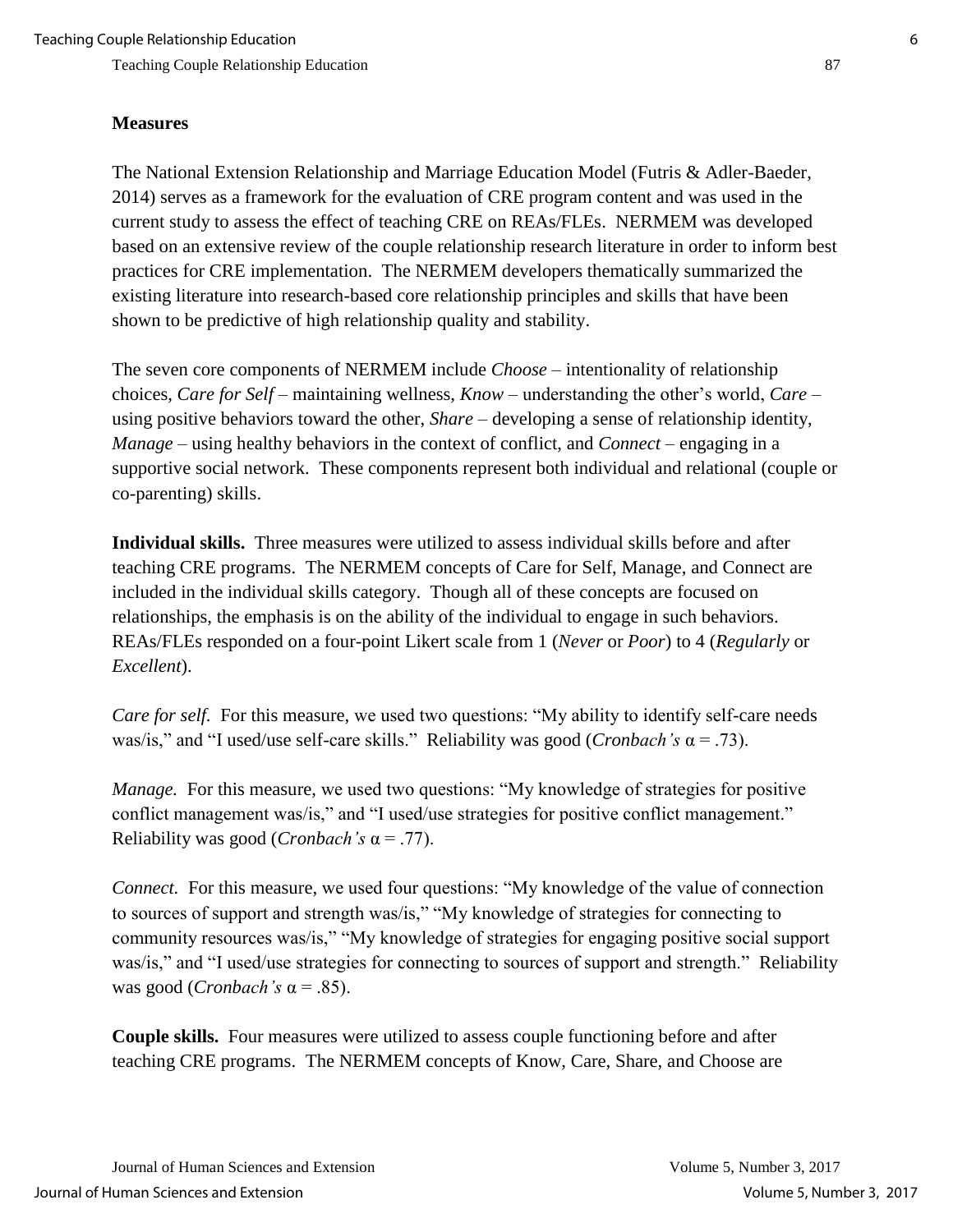included in the couple category. REAs/FLEs responded on a four-point Likert scale from 1 (*Never* or *Poor*) to 4 (*Regularly* or *Excellent*).

*Know.* For this measure, we used two questions: "My knowledge of ways to get to know my romantic partner/significant other in a deeper way was/is," and "I used/use skills to get to know my romantic partner/significant other in a deeper way." Reliability was acceptable (*Cronbach's*   $\alpha = .69$ ).

*Care.* For this measure, we used two questions: "My knowledge of ways to demonstrate kindness and respect for my significant other was/is," and "I used/use skills that demonstrate kindness, affection, and respect for my romantic partner/significant other." Reliability was acceptable (*Cronbach's* α = .67).

*Share.* For this measure, we used two questions: "My knowledge of ways to develop a sense of 'we-ness' or togetherness with my romantic partner/significant other was/is," and "I used/use strategies for developing a sense of 'we-ness' or togetherness with my romantic partner/significant other." Reliability was good (*Cronbach's* α = .85).

*Choose.* For this measure, we used a single question: "I made/make efforts to develop and maintain a healthy couple relationship."

**Co-parenting skills.** Fifty-four percent of the facilitators reported having some type of coparenting relationship. Three measures were utilized to assess co-parenting functioning before and after teaching CRE programs. The NERMEM concepts that are included in the co-parenting functioning section are similar to the ones included in the couple functioning section but focused on the co-parent instead of the romantic partner. REAs/FLEs responded on a four-point Likert scale from 1 (*Never* or *Poor*) to 4 (*Regularly* or *Excellent*).

*Know.* For this measure, we used two questions: "My knowledge of ways to get to know my coparent in a deeper way was/is," and "I used/use skills to get to know my co-parent in a deeper way." Reliability was good (*Cronbach's* α = .82).

*Care.* For this measure, we used two questions: "My knowledge of ways to demonstrate kindness and respect for my co-parent was/is," and "I used/use skills that demonstrate kindness, affection, and respect for my co-parent." Reliability was acceptable (*Cronbach's*  $\alpha$  = .65).

*Choose.* For this measure, we used a single question: "I made/make efforts to develop and maintain a healthy co-parenting relationship."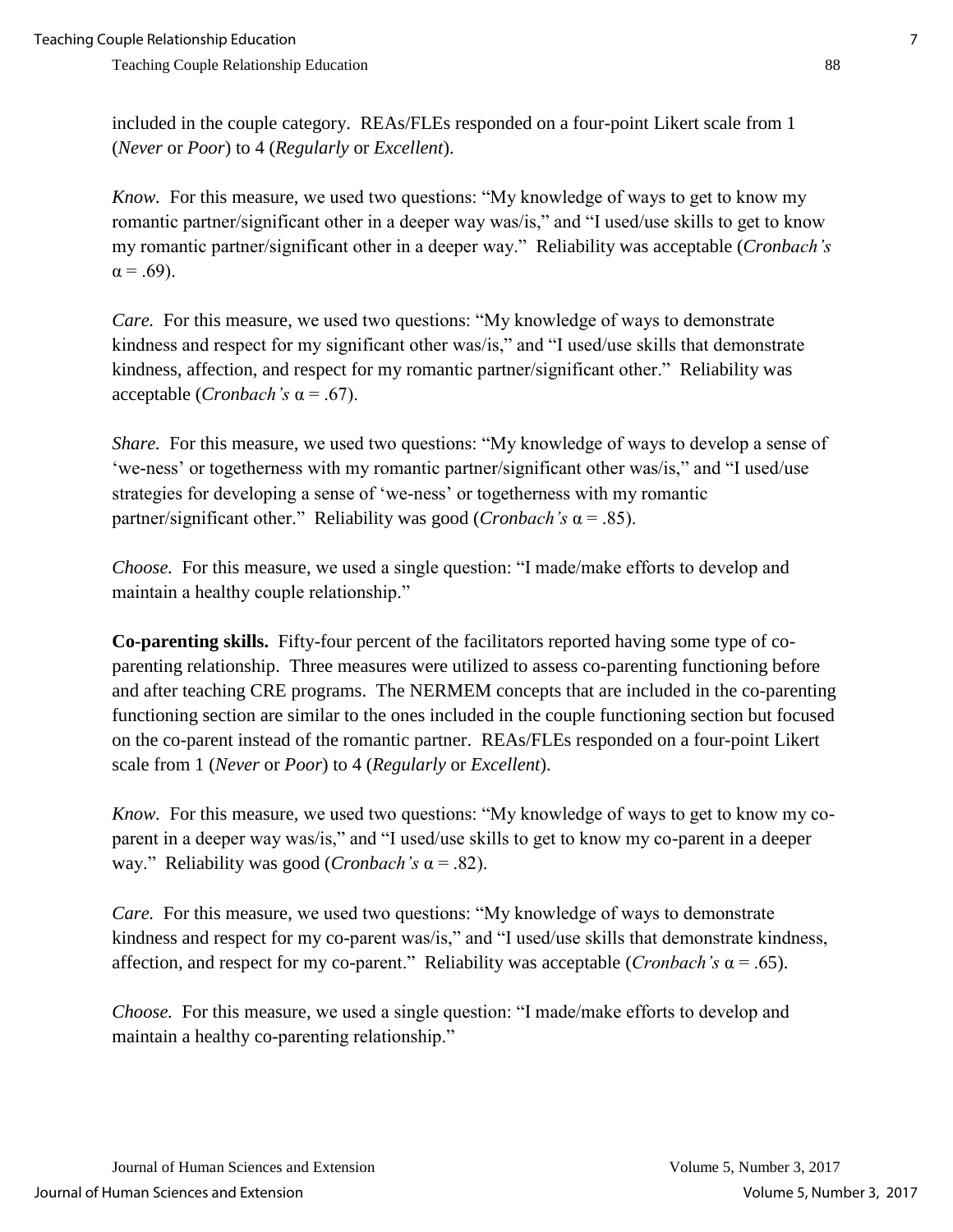**Controls.** Covariates were included in the RMANCOVAs but were removed from analyses if they were nonsignificant. Age was included as a continuous variable. Experience as a CRE educator was utilized as a continuous variable, and the unit of measurement was in years. Ethnicity was dichotomized to be European American or non-European American. Similarly, marital status was dichotomized to be married or nonmarried.

**Open-ended question.** One open-ended question was included on the survey to allow educators to elaborate on their answers and share their experience as a CRE facilitator. The question stated, "Please use this space to write about facilitating RME." Of the 54 CRE educators, 31 (57%) responded to the open-ended question.

#### **Results**

## **Gains for Regional Extension Agents and Family Life Educators**

To test H1 that regional Extension agents and family life educators would report gains in individual, couple, and co-parenting functioning and RQ1 in order to examine whether gains differ by gender, we conducted Repeated Measure Analysis of Covariance (RMANCOVA) models where gender was the between-groups factor. Gender was coded as  $0 =$  male and  $1 =$ female.

**Individual skills.** It was expected that implementing CRE would result in positive changes on measures of Care for Self, Manage, and Connection after controlling for significant covariates. The RMANCOVA results (Table 1) indicates partial support for the main effects hypothesis related to individual skills. Care for Self did not significantly change for REAs/FLEs  $[F(1, 44) =$ .13,  $p = NS$ ], but results related to Manage  $[F(1, 51) = 86.35, p < .001]$  and Connect  $[F(1, 51) =$ 93.92, *p* < .001] showed significant and positive change. The average effect size for enhancement of individual skills for Manage and Connect was large (*d* = 1.43; Cohen, 1977). Related to RQ1, the interaction effect of time X gender was nonsignificant for each of the individual skills, suggesting male and female REAs/FLEs benefitted equally.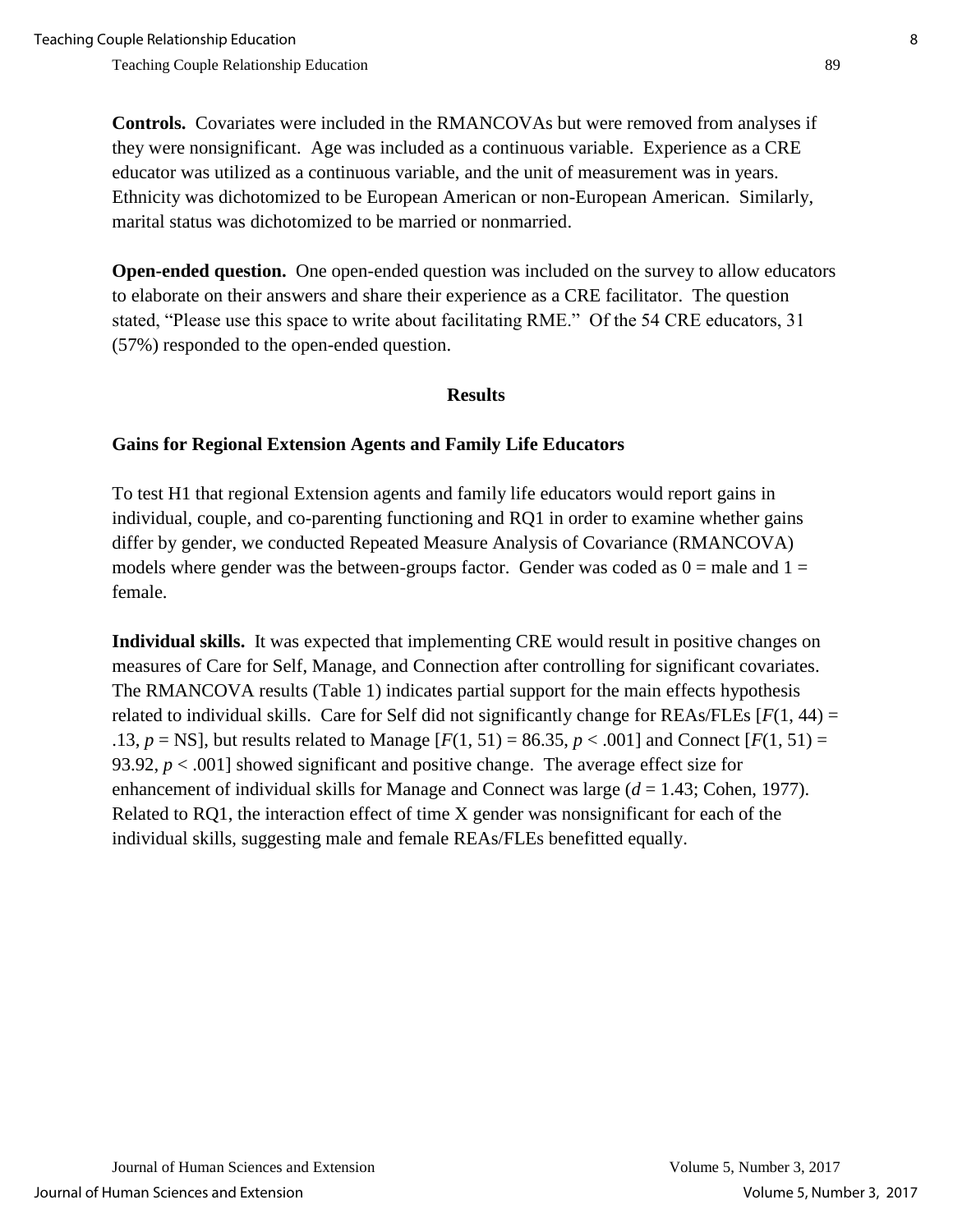|                          | <b>Care for Self</b> |                      |  |           |  |                  |                  | <b>Manage</b>        |    |                  |     |                                                     |                |             | <b>Connection</b> |                      |    |                            |  |  |
|--------------------------|----------------------|----------------------|--|-----------|--|------------------|------------------|----------------------|----|------------------|-----|-----------------------------------------------------|----------------|-------------|-------------------|----------------------|----|----------------------------|--|--|
|                          | Post<br>Pre          |                      |  |           |  |                  |                  | Post<br>Pre          |    |                  |     |                                                     |                | Post<br>Pre |                   |                      |    |                            |  |  |
|                          | N                    |                      |  | M SD M SD |  | $\boldsymbol{F}$ | $\boldsymbol{N}$ | M                    | SD | $\boldsymbol{M}$ | SD. | $\boldsymbol{F}$                                    | $\overline{N}$ | M           | SD                | M                    | SD | $\overline{F}$             |  |  |
| Time<br>(Main<br>Effect) |                      |                      |  |           |  |                  |                  |                      |    |                  |     | 53 2.97 .62 3.58 .42 .13 53 2.77 .63 3.66 .42 86.35 |                |             |                   |                      |    | 53 2.81 .61 3.58 .38 93.92 |  |  |
| Time x<br>Gender         |                      |                      |  |           |  | .03              |                  |                      |    |                  |     | 1.11                                                |                |             |                   |                      |    | .34                        |  |  |
| Male                     |                      | 16 3.03 .63 3.56 .50 |  |           |  |                  |                  | 17 2.72 .75 3.68 .43 |    |                  |     |                                                     |                |             |                   | 17 2.68 .58 3.49 .44 |    |                            |  |  |
| Female                   |                      | 31 2.97 .63 3.60 .39 |  |           |  |                  |                  | 36 2.83              |    | .60 3.65 .43     |     |                                                     |                |             |                   | 36 2.89 .61 3.63 .35 |    |                            |  |  |
| Cohen's $d$              |                      |                      |  |           |  |                  |                  |                      |    | 1.36             |     |                                                     |                |             |                   | 1.49                 |    |                            |  |  |

*Table 1. RMANCOVA Results for Educators' Individual Skills, Controlling for Significant Covariates*

*Note:* Bold coefficient indicates significance level of  $p < .01$  or higher.

 $N =$  Number of participants;  $M =$  Mean;  $SD =$  Standard Deviation;  $F =$  Fisher's F ratio

**Couple skills.** It was expected that implementing CRE would result in positive changes on measures of Knowing Partner, Caring for Partner, Choosing Partner, and Sharing with Partner. The RMANCOVA results (Table 2) indicate support for the main effects hypothesis related to couple skills. Results indicated significant positive changes in Knowing Partner  $[F(1, 40) =$ 91.92,  $p < .001$ ], Caring for Partner  $[F(1, 40) = 57.42, p < .001]$ , Choosing Partner  $[F(1, 34) =$ 17.30,  $p < .001$ ], and Sharing with Partner  $[F(1, 27) = 9.77, p < .01]$  after implementing CRE. The average effect size for change in couple skills was large (*d* = 1.21; Cohen, 1977) The interaction effect of time X gender was nonsignificant for each of the couple skills, suggesting that male and female REAs/FLEs benefitted equally in their couple skills.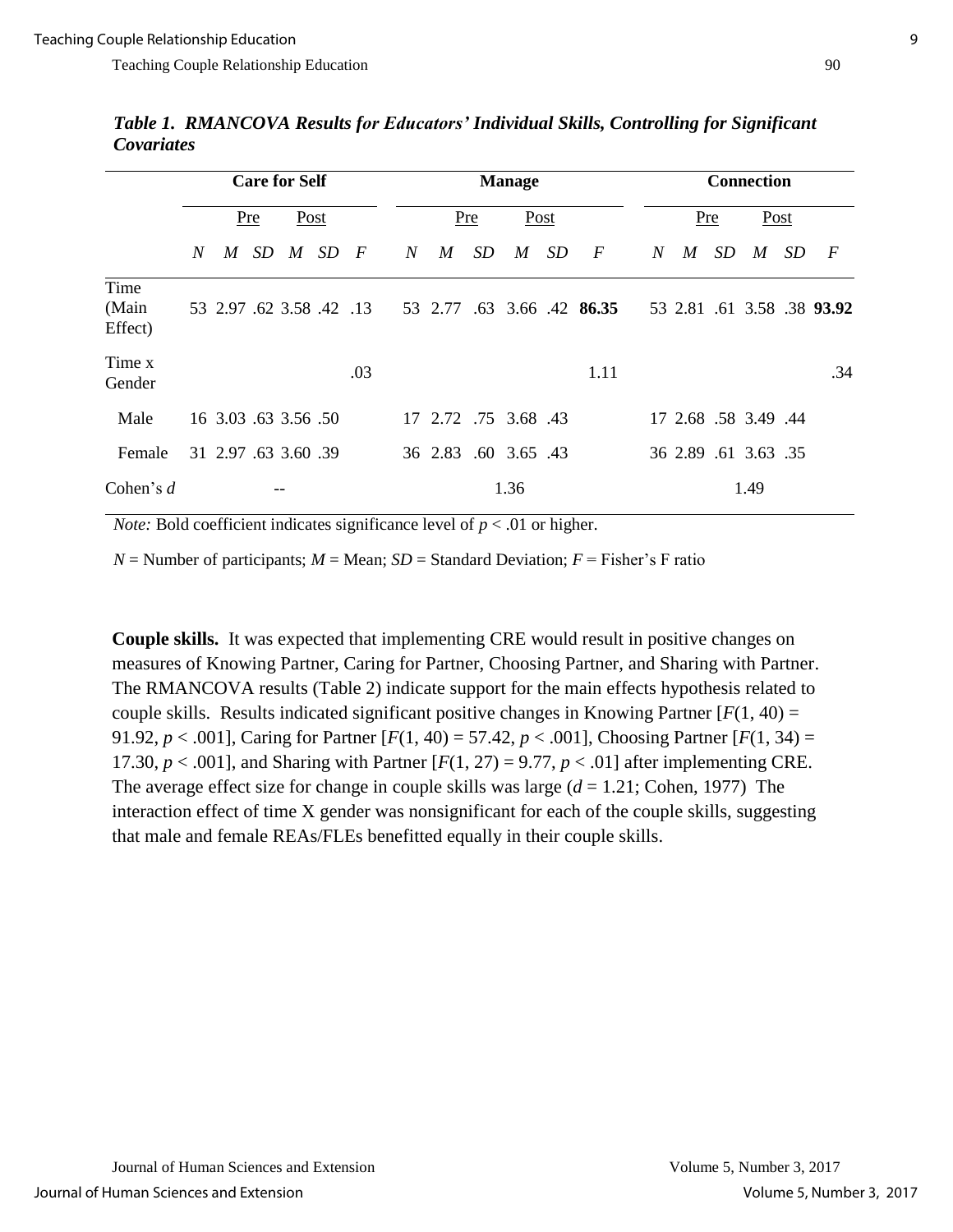|                  |          |      |     | <b>Know</b>   |     |          |          | <b>Care</b>  |     |          |     |          |  |  |  |  |
|------------------|----------|------|-----|---------------|-----|----------|----------|--------------|-----|----------|-----|----------|--|--|--|--|
|                  |          | Pre  |     | Post          |     |          |          | Pre          |     | Post     |     |          |  |  |  |  |
|                  | $\cal N$ | M    | SD  | M             | SD  | $\cal F$ | $\cal N$ | M            | SD  | $\cal M$ | SD  | $\cal F$ |  |  |  |  |
| Time             |          |      |     |               |     |          |          |              |     |          |     |          |  |  |  |  |
| (Main<br>Effect) | 42       | 2.95 | .61 | 3.71          | .42 | 91.92    | 42       | 3.24         | .46 | 3.81     | .37 | 57.42    |  |  |  |  |
| Time x<br>Gender |          |      |     |               |     | 1.40     |          |              |     |          |     | .12      |  |  |  |  |
| Male             | 15       | 2.93 | .62 | 3.75          | .43 |          | 15       | 3.23         | .56 | 3.79     | .38 |          |  |  |  |  |
| Female           | 28       | 3.00 | .64 | 3.70          | .42 |          | 28       | 3.27         | .42 | 3.82     | .37 |          |  |  |  |  |
| Cohen's $d$      |          |      |     | 1.59          |     |          | 1.24     |              |     |          |     |          |  |  |  |  |
|                  |          |      |     | <b>Choose</b> |     |          |          | <b>Share</b> |     |          |     |          |  |  |  |  |
| Time             |          |      |     |               |     |          |          |              |     |          |     |          |  |  |  |  |
| (Main<br>Effect) | 36       | 3.33 | .63 | 3.83          | .38 | 17.30    | 37       | 2.98         | .66 | 3.68     | .50 | 9.77     |  |  |  |  |
| Time x<br>Gender |          |      |     |               |     | .63      |          |              |     |          |     | .13      |  |  |  |  |
| Male             | 14       | 3.36 | .50 | 3.69          | .48 |          | 14       | 3.07         | .51 | 3.73     | .44 |          |  |  |  |  |
| Female           | 23       | 3.35 | .71 | 3.91          | .29 |          | 24       | 2.98         | .76 | 3.65     | .54 |          |  |  |  |  |
| Cohen's $d$      |          |      |     | $.80\,$       |     |          |          |              |     | 1.19     |     |          |  |  |  |  |

| Table 2. RMANCOVA Results for Educators' Couple Skills, Controlling for Significant Covariates |  |  |  |  |
|------------------------------------------------------------------------------------------------|--|--|--|--|

*Note:* Bold coefficient indicates significance level of  $p < .01$  or higher.

 $N =$  Number of participants;  $M =$  Mean;  $SD =$  Standard Deviation;  $F =$  Fisher's F ratio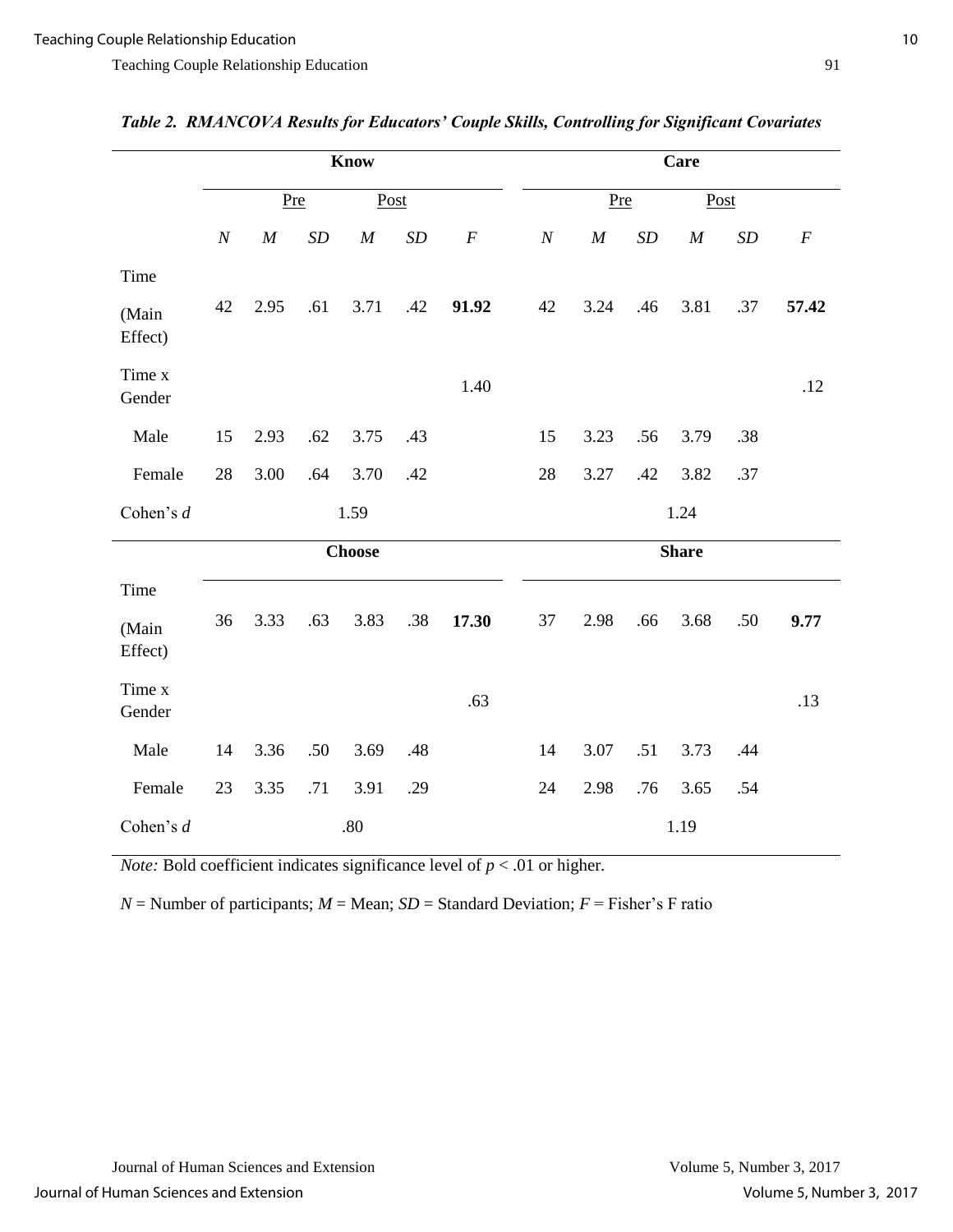Teaching Couple Relationship Education 6. The contract of the contract of the contract of the contract of the contract of the contract of the contract of the contract of the contract of the contract of the contract of the

**Co-parenting skills.** It was expected that implementing CRE would result in positive changes on measures of Knowing Co-parent, Caring for Co-parent, and Choosing Co-parent. The RMANCOVA results (Table 3) indicate support for the main effects hypothesis related to coparenting skills. Results indicated significant positive changes in Knowing Co-parent [*F*(1, 29) = 51.25, *p* < .001], Caring for Co-parent [*F*(1, 28) = 23.33, *p* < .001], and Choosing Co-parent  $[F(1, 34) = 17.30, p < .001]$ . The average effect size for change in co-parenting skills was large  $(d = 1.19; \text{Cohen}, 1977)$ . The interaction effect of time X gender was nonsignificant for coparenting, suggesting that male and female family life benefitted similarly.

|                          | <b>Know</b> |                      |    |                  |    |                            |                  | Care                 |    |      |      |                            |   |                  | <b>Choose</b> |                      |           |                            |  |  |
|--------------------------|-------------|----------------------|----|------------------|----|----------------------------|------------------|----------------------|----|------|------|----------------------------|---|------------------|---------------|----------------------|-----------|----------------------------|--|--|
|                          | Pre         |                      |    | Post             |    |                            |                  | Pre                  |    |      | Post |                            |   |                  | Post<br>Pre   |                      |           |                            |  |  |
|                          | N           | M                    | SD | $\boldsymbol{M}$ | SD | $\top$                     | $\boldsymbol{N}$ | M                    | SD | M    | SD   | $\boldsymbol{F}$           | N | $\boldsymbol{M}$ | SD            | $\boldsymbol{M}$     | <i>SD</i> | $\boldsymbol{F}$           |  |  |
| Time<br>(Main<br>Effect) |             |                      |    |                  |    | 30 3.05 .55 3.68 .40 51.25 |                  |                      |    |      |      | 30 3.33 .53 3.80 .34 23.33 |   |                  |               |                      |           | 36 3.40 .56 3.90 .31 24.15 |  |  |
| Time x<br>Gender         |             |                      |    |                  |    | 1.38                       |                  |                      |    |      |      | .23                        |   |                  |               |                      |           | .63                        |  |  |
| Male                     |             | 12 3.00 .52 3.55 .47 |    |                  |    |                            |                  | 12 3.38 .53 3.77 .34 |    |      |      |                            |   |                  |               | 12 3.50 .67 3.82 .40 |           |                            |  |  |
| Female                   |             | 20 3.08 .87 3.76 .35 |    |                  |    |                            |                  | 20 3.30 .52 3.82 .34 |    |      |      |                            |   |                  |               | 20 3.35 .49 3.95 .23 |           |                            |  |  |
| Cohen's $d$              |             |                      |    | 1.45             |    |                            |                  |                      |    | 1.02 |      |                            |   |                  |               | 1.09                 |           |                            |  |  |

*Table 3. RMANCOVA Results for Educators' Co-Parenting Skills, Controlling for Significant Covariates*

*Note:* Bold coefficient indicates significance level of  $p < .01$  or higher.

 $N =$  Number of participants;  $M =$  Mean;  $SD =$  Standard Deviation;  $F =$  Fisher's F ratio

In sum, we hypothesized that REAs/FLEs would report gains in individual, couple, and coparenting functioning controlling for significant covariates, and that was supported. One (Care for Self) out of the ten outcomes was nonsignificant, indicating positive outcomes in a range of domains. Further, we explored whether there were differences in reported gains based on the gender of the educator. We found no significant time X gender interactions, suggesting that REAs/FLEs of either gender experience positive effects of facilitating CRE programs.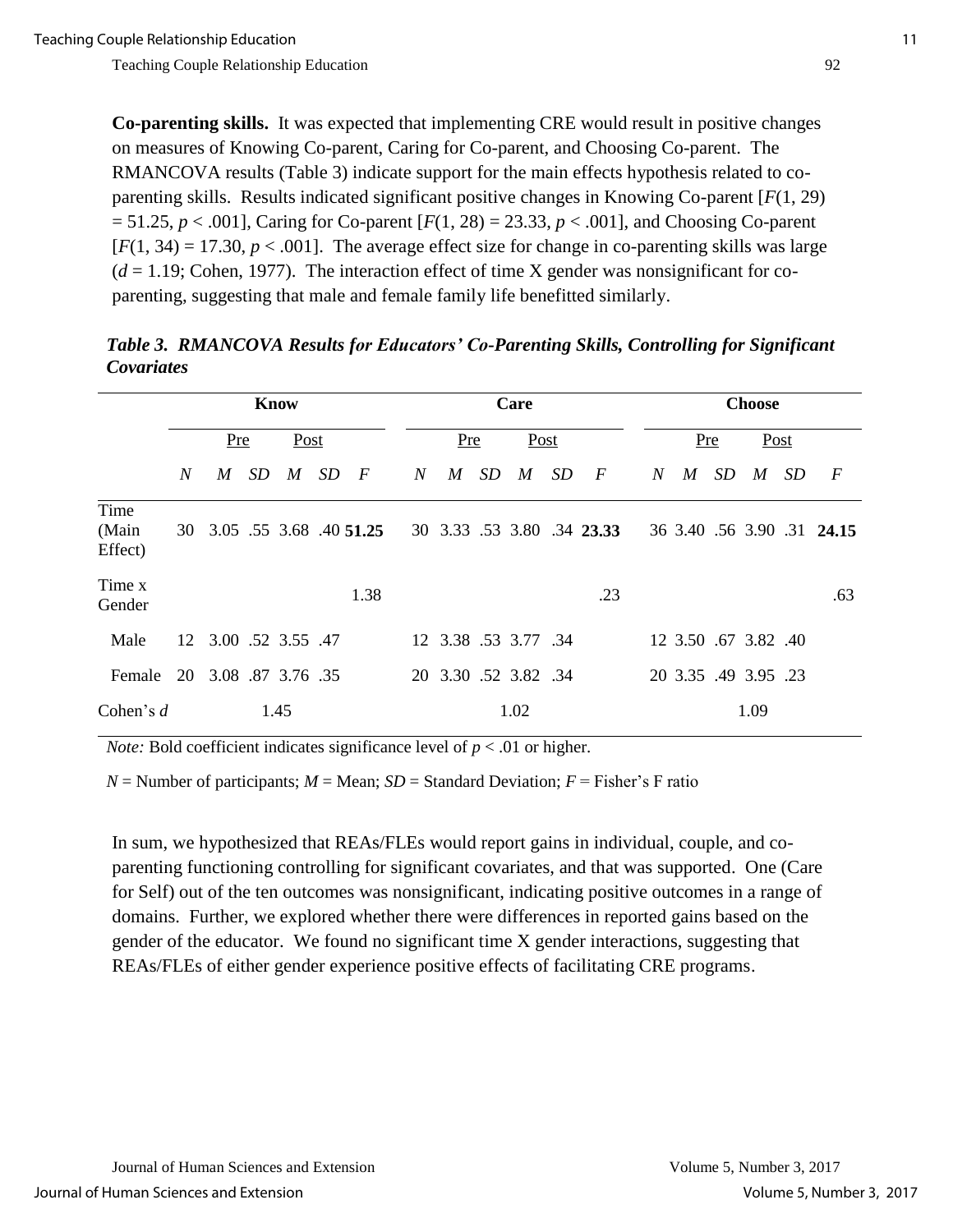## **Discussion**

The purpose of the current study was to assess the perception of the effect of teaching relationship education programs on the regional Extension agents and community family life educators who provide adult education programs in the community. Further, we explored differential effects of teaching based on the gender of the educator. There are no published studies of the effects of teaching CRE on FLEs, although parallel research on professionals in other helping roles (i.e., therapists and mentors) suggests there are likely positive effects.

The findings of the current study suggest that agents and educators use the information they teach in the relationship education programs in their own couple and co-parenting relationships. We also note the large effect sizes that are well above the level suggested for "practical" and meaningful change following participation in an educational program (i.e., > .25; Wolf, 1986). Qualitative comments obtained from an open-ended question on the survey also provide evidence that agents and educators connect to the material they are teaching and use it to effect positive change in their personal lives. For example, one female educator said, "Facilitating [CRE] has been informative and interesting. It has contributed to my personal growth." A male educator wrote, "[the classes] keep me aware of what I need to be doing in my own relationship." Another female educator wrote, "I realized unhealthy parenting [practices] I had. Even having been a teen parent, I wish I had this class."

# **Limitations**

The sample used in the current study is rather small and limits generalizability. Further, the methods used in the current study tapped reports of measures (skills and relationship quality) from a single responder. While symbolic interactionist thought includes the assumption that if it is "perceived as real; it is real in its consequences" (Thomas & Thomas, 1928), providing support for survey research methods using one perspective, future research in this area would benefit from multiple informants, particularly on measures of dyadic relationship skills and quality (i.e., from couple and coparenting partners). In addition, only two time points are utilized. The collection of data on outcomes over time would more clearly delineate trajectories of growth.

# **Implications for Community Adult Educators**

Interestingly, the only area in which REAs/FLEs did not perceive a significant and positive change was in the area of "caring for self." It may be that they were already doing a fairly good job in this area, since their mean level of 2.97 would indicate they were "good" at these skills at baseline (range  $= 1 - 4$ ). It may also be evidence of a phenomenon found in some studies of those in helping professions: that they often neglect their own self-care. Some research indicates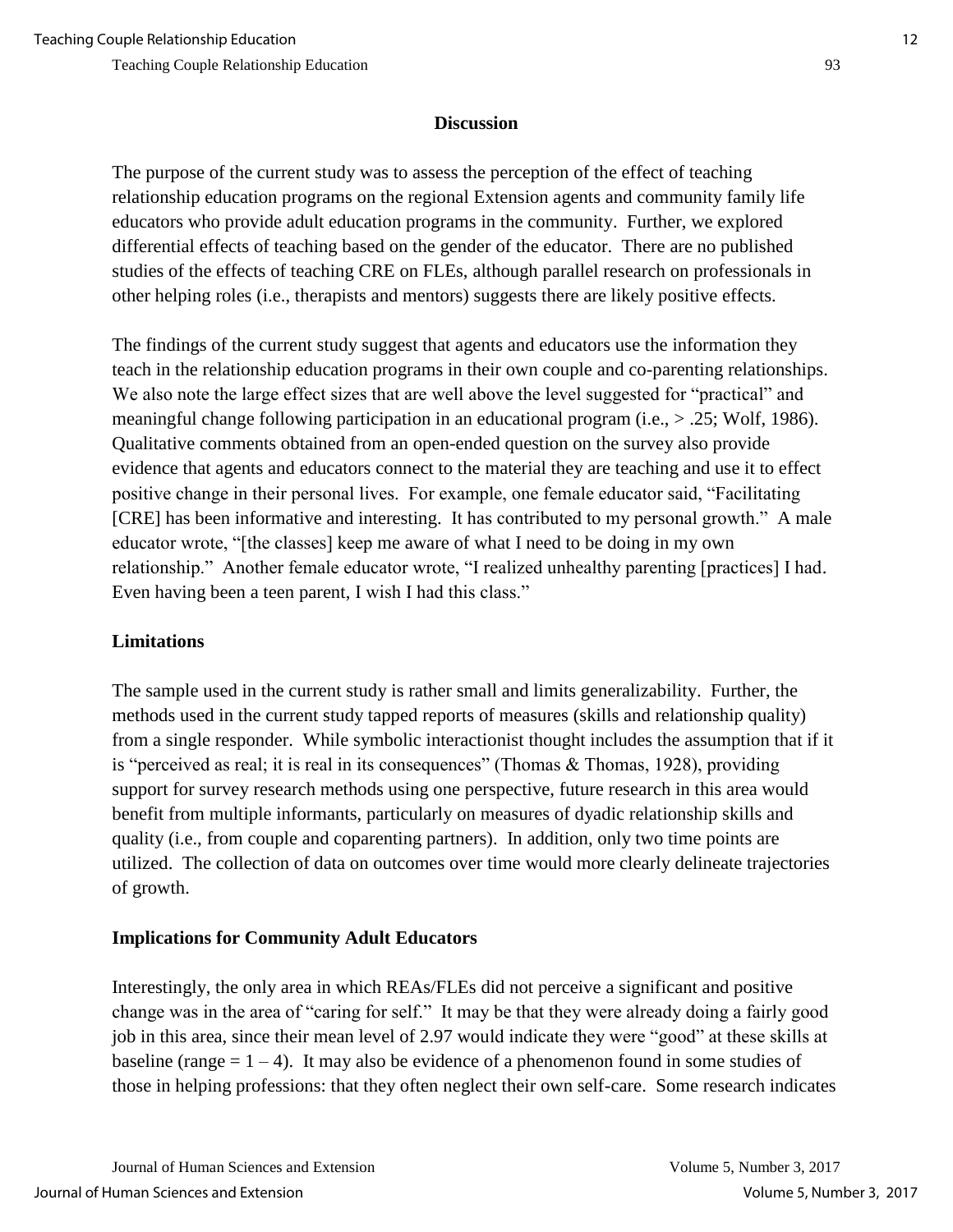helpers may have especially altruistic personalities that may lead to compassion fatigue or burnout (Linley & Joseph, 2007). Further, it may be that helpers focus on helping others and do not engage in caring behaviors towards themselves (Linley & Joseph, 2007). Therefore, an important implication of this study is to strongly encourage self-care practices of REAs/FLEs and other community adult educators (e.g., healthy eating, exercise, meditation) (Richards, Campenni, & Muse-Burke, 2010).

# **Recommendations for Future Research**

Although we expected, based on a feminist perspective, that women would be more likely to perceive benefits in their personal lives from the REA/FLE experience than men, there were no gender effects. It may be that men who choose to teach CRE are more attuned to the value of healthy relationships and incorporate into their own identity the function of their relationships more than the average male. Previous studies of the effects on therapists and mentors have not included tests of moderation by gender; therefore, we cannot compare previous findings to ours. Although we did not find evidence of moderation, it is still a valuable exercise in research to examine factors that influence outcomes. In our study, experience level and age of the CRE educator were significant covariates. These and other characteristics of the person and the context can be further assessed as moderators of the program experience for agents and educators.

In the current study, we assessed only measures of potential positive effects of providing CRE. Future studies can consider the inclusion of assessments of potential negative effects as well. Some recent studies of "helpers" find negative outcomes, such as role overload and burnout (Dolan & Johnson, 2009; Linley & Joseph, 2007; Reddick et al., 2011). A recent study articulated a conceptual framework based on qualitative interviews with mentors in which challenges may exist in a mentor-mentee relationship that may impede the benefits experienced by the mentor (McGill et al., 2015). These include programmatic challenges (e.g., time commitment), relational challenges (e.g., resistance by participant), and individual challenges (e.g., feeling unprepared as the "helper"). This may be utilized and adapted as a framework for studying the experience of community adult educators.

# **Conclusion**

In conclusion, the findings of this study support the assumptions from relational-cultural theory (Miller, 1976) and a systems perspective that suggest engaging in a "growth fostering relationship" benefits both the targeted participant as well as the helper. We found perceptions of positive effects for regional Extension agents and community family life educators related to individual skills, couple functioning, and co-parenting functioning. This transactional and spillover effect on the helpers in these community educational services focused on adult learners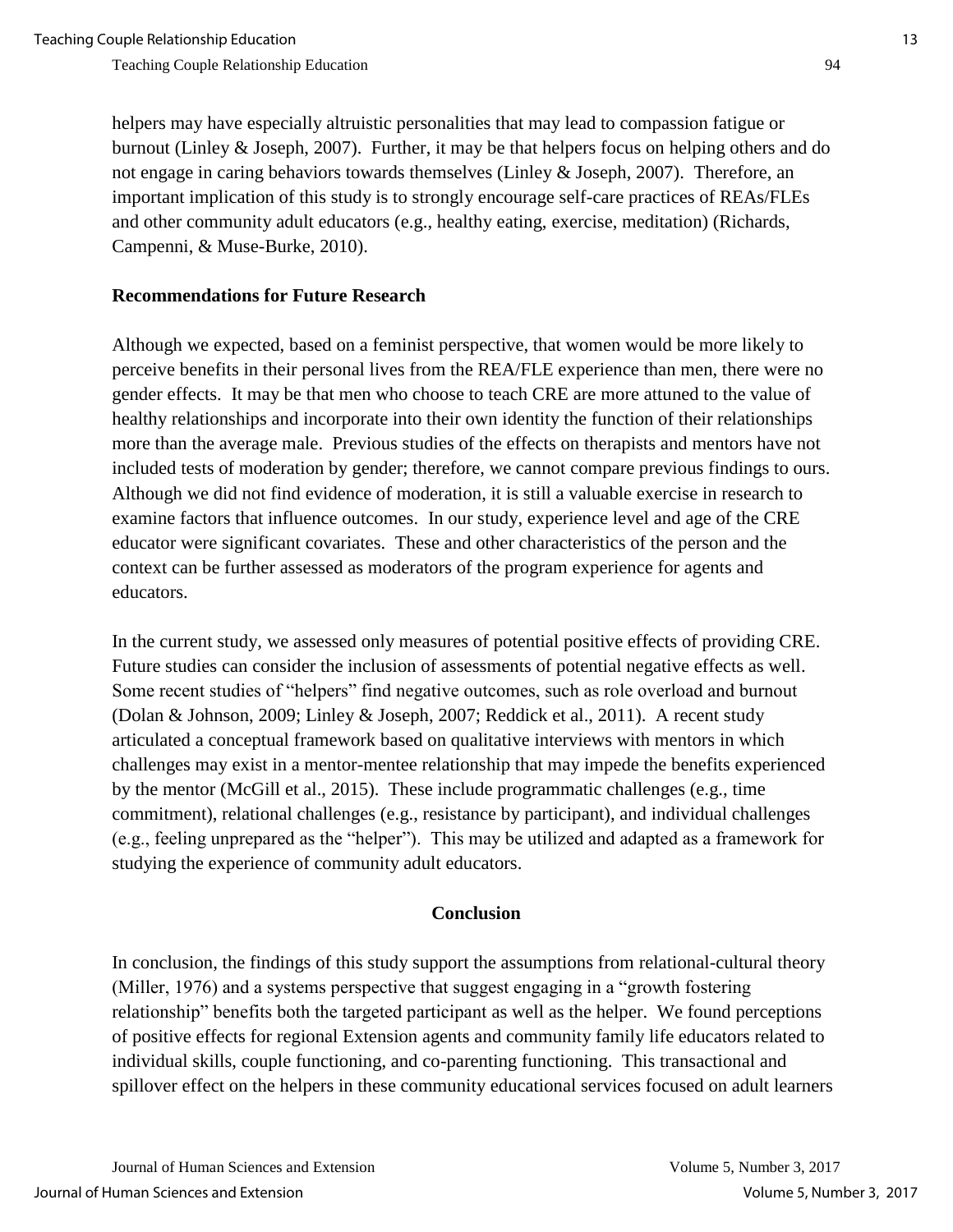is similar to those seen in studies of clinicians (Linley & Joseph, 2007; Paris et al., 2006). Considering and documenting additional benefits resulting from community adult education programs, including CRE, implementation is a worthwhile endeavor for both the study of individual development and community adult education program effects.

#### **References**

- Adler-Baeder, F., Bradford, A. B., Skuban, E. M., Lucier-Greer, M. J., Ketring, S. A., & Smith, T. A. (2010). Demographic predictors of relationship and marriage education participants pre-and post-program relational and individual functioning. *Journal of Couple and Relationship Therapy, 9*(2), 113–132. doi:10.1080/15332691003694885
- Amato, P. (2014). Does social and economic disadvantage moderate the effects of relationship education on unwed couples? An analysis of data from the 15-month Building Strong Families Evaluation. *Family Relations, 63*(3), 343–355. doi:10.1111/fare.12069
- Black, M., Arteaga, S., Sanders, J., Hager, E., Anliker, J., Gittelsohn, J., & Wang, Y. (2010). College mentors: A view from the inside of an intervention to promote health behaviors and prevent obesity among low-income, urban, African-American adolescents. *Health Promotion Practice, 13*(2), 238–244. doi[:10.1177/1524839910385899](http://dx.doi.org/10.1177/1524839910385899)
- Blumer, H. (1969). *Symbolic interactionism: Perspective and method.* Englewood Cliffs, NJ: Prentice-Hall.
- Bradford, A. B., Adler-Baeder, F., Ketring, S. A., Bub, K. L., Pittman, J. F, & Smith, T. A. (2014). Relationship quality and depressed affect among a diverse sample of relationally unstable relationship education participants. *Family Relations*, *63*(2), 219–231. doi[:10.1111/fare.12064](http://dx.doi.org/10.1111/fare.12064)
- Bronfenbrenner, U. (1979). *The ecology of human development: Experiments by nature and design.* Cambridge, MA: Harvard University Press.
- Carroll, J. S., & Doherty, W. J. (2003). Evaluating the effectiveness of premarital prevention programs: A meta-analytic review of outcome research. *Family Relations, 52*(2), 105– 118. doi[:10.1111/j.1741-3729.2003.00105.x](http://dx.doi.org/10.1111/j.1741-3729.2003.00105.x)
- Cohen, J. (1977). *Statistical power analysis for the behavioral sciences (revised ed.).* New York, NY: Academic Press.
- Cowan, P. A., Cowan, C. P., Pruett, M. K., Pruett, K., & Gillette, P. (2014). Evaluating a couples group to enhance father involvement in low-income families using a benchmark comparison. *Family Relations, 63*(3), 356–370. doi[:10.1111/fare.12072](http://dx.doi.org/10.1111/fare.12072)
- Dion, M. R., & Hershey, A. M. (2010). Relationship education for unmarried couples with children: Parental responses to the Building Strong Families Project. *Journal of Couple & Relationship Therapy: Innovations in Clinical and Educational Interventions, 9*(2), 161– 180. doi:10.1080/15332691003694919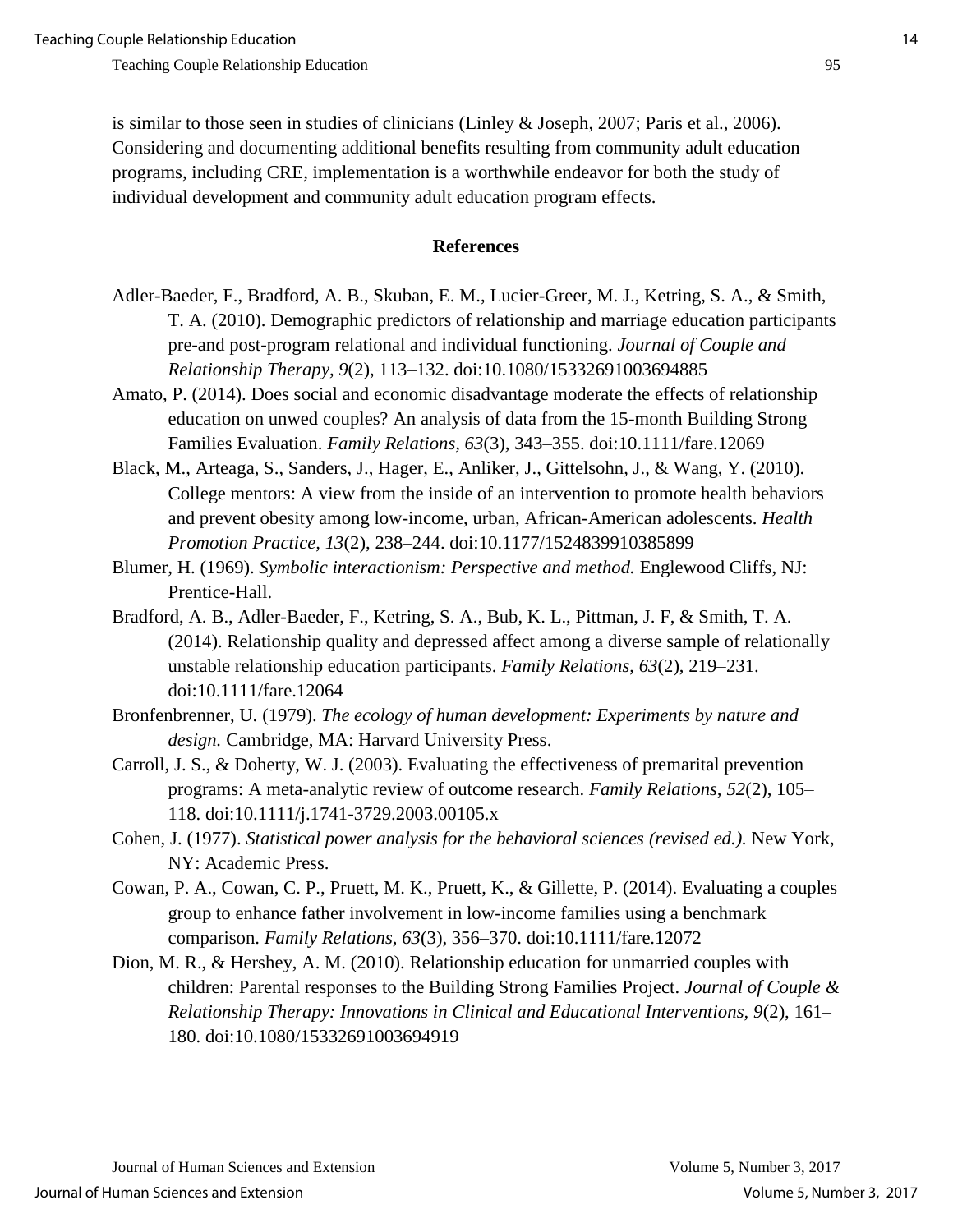- Dolan, E., & Johnson, D. (2009). Toward a holistic view of undergraduate research experiences: An exploratory study of impact on graduate/postdoctoral mentors. *Journal of Science Education and Technology, 18*(6), 487–500. doi:10.1007/s10956-009-9165-3
- Eby, L. T., Durley, J. R., Evans, S. C., & Ragins, B. R. (2006). The relationship between shortterm mentoring benefits and long-term mentor outcomes. *Journal of Vocational Behavior, 69*(3), 424–444. doi[:10.1016/j.jvb.2006.05.003](http://dx.doi.org/10.1016/j.jvb.2006.05.003)
- Futris, T. G. & Adler-Baeder, F. (2014). *The National Extension Relationship and Marriage Education Model: Core teaching concepts for relationship and marriage enrichment programming*. Athens, GA: The University of Georgia Cooperative Extension.
- Ganser, T. (1994). *How mentors rank mentor roles, benefits of mentoring, and obstacles to mentoring*. Paper presentation presented at the Annual Meeting of the Association of Teacher Educators, Atlanta, GA.
- Gilligan, C. (1982). *In a different voice.* Cambridge, MA: Harvard University Press.
- Halford, W. K., Markman, H. J., Kline, G. H., & Stanley, S. M. (2003). Best practice in couple relationship education. *Journal of Marital Family Therapy, 29*(3), 385–406. doi:10.1111/j.1752-0606.2003.tb01214.x
- Halford, W. K., Petch, J., & Creedy, D. K. (2010). Promoting a positive transition to parenthood: A randomized clinical trial of couple relationship education. *Prevention Science, 11*(1), 89–199. doi[:10.1007/s11121-009-0152-y](http://dx.doi.org/10.1007/s11121-009-0152-y)
- Hawkins, A. J., Blanchard, V. L., Baldwin, S. A., & Fawcett, E. B. (2008). Does marriage and relationship education work? A meta-analytic study. *Journal of Consulting and Clinical Psychology, 76*(5)*,* 723–734. doi:10.1037/a0012584
- Iancu-Haddad, D., & Oplatka, I. (2009). Mentoring novice teachers: Motives, process and outcomes from the mentor's point of view. *The New Educator, 5*(1), 45–65. doi[:10.1080/1547688X.2009.10399563](http://dx.doi.org/10.1080/1547688X.2009.10399563)
- Karcher, M. (2009). Increases in academic connectedness and self-esteem among high school students who serve as cross-age peer mentors. *Professional School Counseling, 12*(4), 292–299. doi[:10.5330/PSC.n.2010-12.292](http://dx.doi.org/10.5330/PSC.n.2010-12.292)
- Kirkpatrick-Johnson, M., Beebe, T., Mortimer, J. T., & Snyder, M. (1998). Volunteerism in adolescence: A process perspective. *Journal of Research on Adolescence, 8*(3), 309–332. doi[:10.1207/s15327795jra0803\\_2](http://dx.doi.org/10.1207/s15327795jra0803_2)
- Laurenceau, J. P., Stanley, S. M., Olmos-Gallo, A., Baucom, B., & Markman, H. J. (2004). Community-based prevention of marital dysfunction: Multilevel modeling of a randomized effectiveness study. *Journal of Consulting and Clinical Psychology, 72*(6), 933–943. doi[:10.1037/0022-006X.72.6.933](http://dx.doi.org/10.1037/0022-006X.72.6.933)
- Linley, P., & Joseph, S. (2007). Therapy work and therapists' positive and negative well-being. *Journal of Social and Clinical Psychology, 26*(3), 385–403. doi[:10.1521/jscp.2007.26.3.385](http://dx.doi.org/10.1521/jscp.2007.26.3.385)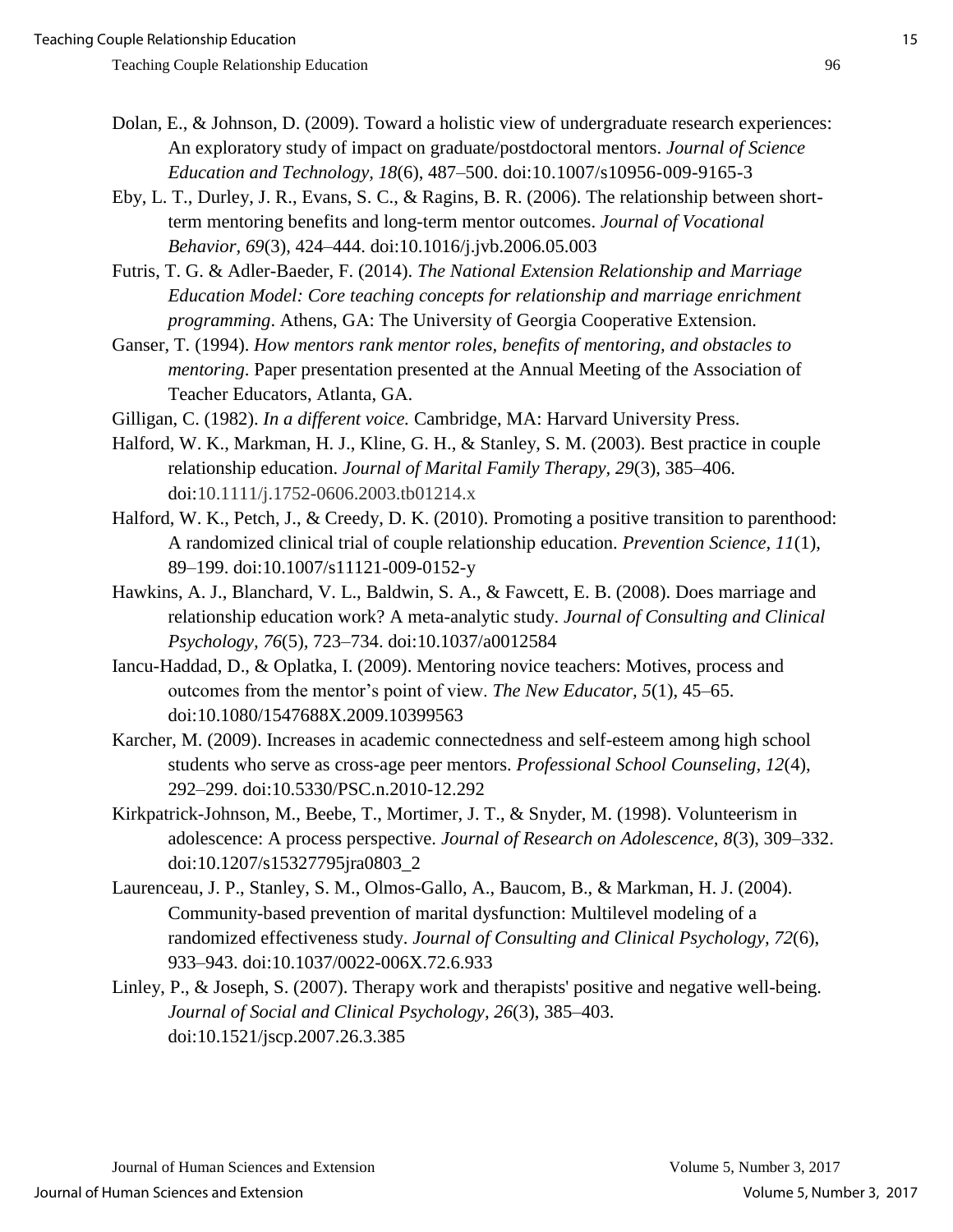Teaching Couple Relationship Education 600 and 100 and 100 and 100 and 100 and 100 and 100 and 100 and 100 and 100 and 100 and 100 and 100 and 100 and 100 and 100 and 100 and 100 and 100 and 100 and 100 and 100 and 100 and

- Liu, D., Liu, J., Kwan, H., & Mao, Y. (2009). What can I gain as a mentor? The effect of mentoring on the job performance and social status of mentors in China. *Journal of Occupational and Organizational Psychology, 82*(4), 871–895. doi[:10.1348/096317908X380664](http://dx.doi.org/10.1348/096317908X380664)
- Lucier-Greer, M. J., Adler-Baeder, F., Ketring, S. A., Harcourt, K. T., & Smith, T. A. (2012). Comparing the experiences of couples in first marriages and remarriages in couple and relationship education. *Journal of Divorce & Remarriage, 53*(1), 55–75. doi[:10.1080/10502556.2012.635970](http://dx.doi.org/10.1080/10502556.2012.635970)
- Markman, H. J., & Rhoades, G. K. (2012). Relationship education research: Current status and future directions. *Journal of Marriage and Family Therapy, 38*(1), 169–200. doi[:10.1111/j.1752-0606.2011.00247.x](http://dx.doi.org/10.1111/j.1752-0606.2011.00247.x)
- McGill, J., Adler-Baeder, F., Kerpelman, J., & Sollie, D. (2015). Exploring the experiences of female emerging adult mentors: Building a conceptual model. *Journal of Adolescent Research, 30*(5), 538–564. doi[:10.1177/0743558414538317](http://dx.doi.org/10.1177/0743558414538317)
- Miller, J. (1976). *Toward a new psychology of women.* Boston. MA: Beacon Press.
- Owen, J., Chapman, L. K., Quirk, K., Inch, L. J., France, T., & Bergen C. (2012). Processes of change in relationship education for lower-income African American couples. *Journal of Couple & Relationship Therapy, 11*(1), 51–68. doi[:10.1080/15332691.2012.639704](http://dx.doi.org/10.1080/15332691.2012.639704)
- Paris, E., Linville, D., & Rosen, K. (2006). Marriage and family therapist interns' experiences of growth. *Journal of Marital and Family Therapy, 32*(1), 45–57. doi[:10.1111/j.1752-](http://dx.doi.org/10.1111/j.1752-0606.2006.tb01587.x) [0606.2006.tb01587.x](http://dx.doi.org/10.1111/j.1752-0606.2006.tb01587.x)
- Pratt, C. C., McGuigan, W. M., & Katzev, A. R. (2000). Measuring program outcomes: Using retrospective pretest methodology. *American Journal of Evaluation, 21*(3), 341–349. doi[:10.1016/S1098-2140\(00\)00089-8](http://dx.doi.org/10.1016/S1098-2140(00)00089-8)
- Reddick, R. J., Griffin, K. A., & Cherwitz, R. A. (2011). Viewpoint: Answering President Obama's call for mentoring: It's not just for mentees anymore. *Planning for Higher Education, 39*(4), 59–65.
- Richards, K. C., Campenni, C., & Muse-Burke, J. L. (2010). Self-care and well-being in mental health professionals: The mediating effects of self-awareness and mindfulness. *Journal of Mental Health Counseling, 32*(3), 247–264. doi[:10.17744/mehc.32.3.0n31v88304423806](http://dx.doi.org/10.17744/mehc.32.3.0n31v88304423806)
- Sandberg, J. G., Knestel, A., & Cluff Schade, L. (2013). From head to heart: A report on clinicians' perceptions of the impact of learning emotionally focused couple therapy on their personal and professional lives. *Journal of Couple & Relationship Therapy, 12*(1), 38–57. doi[:10.1080/15332691.2013.750076](http://dx.doi.org/10.1080/15332691.2013.750076)
- Slaughter-Defoe, D., & English-Clarke, T. (2010). Mentoring in the Philadelphia GO-GIRL Program: Impact on Penn's Graduate School of Education student mentors. E*ducational Horizons*, *89*(1), 80–94.
- Thomas, W. I., & Thomas, D. S. (1928). *The Child in America: Behavior problems and programs.* New York, NY: Knopf.